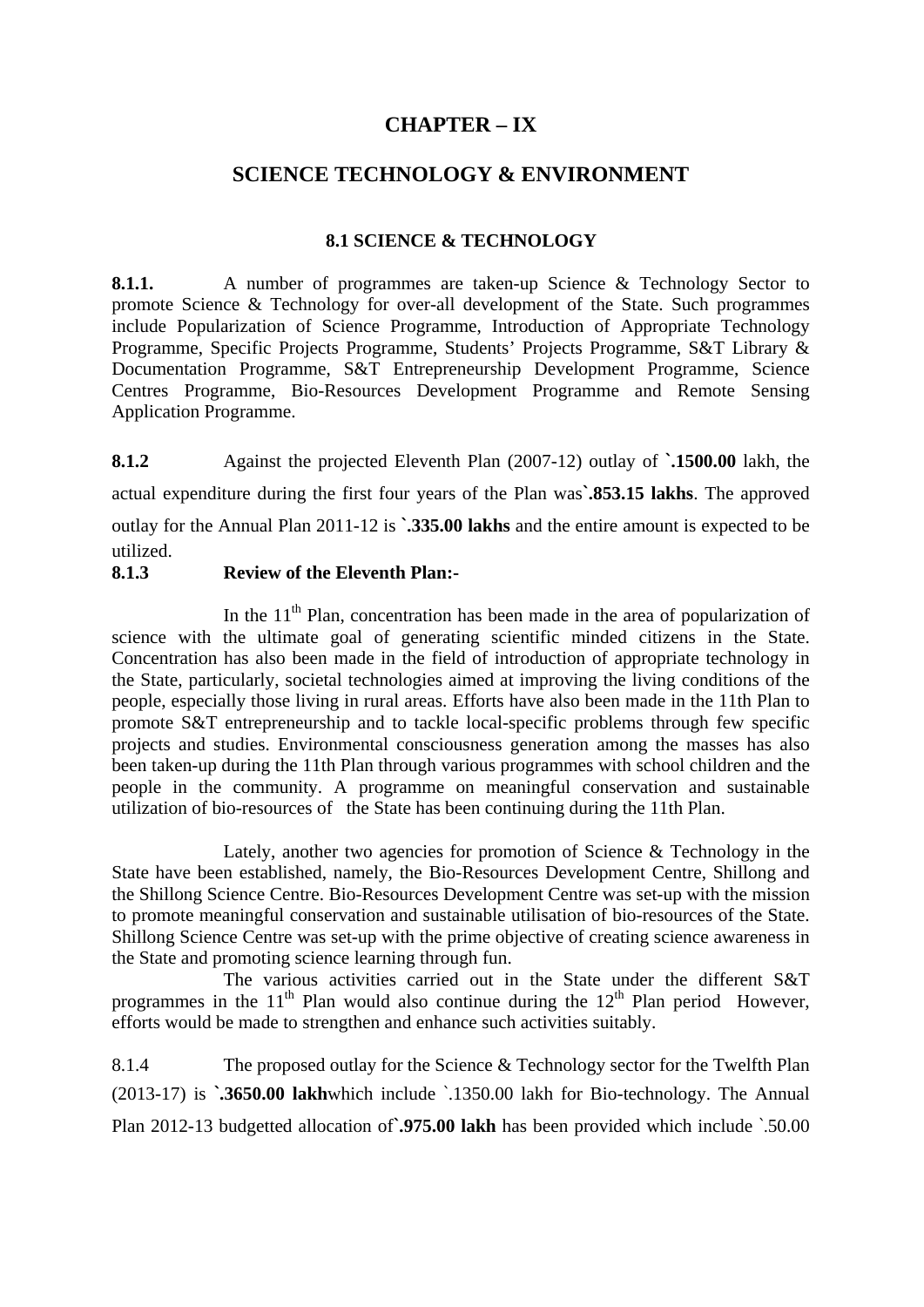lakhs for Regional Centre for Science & Technology, `.200.00 lakh for Bio-technology and `.350.00 lakhs for TFC Award for District Innovation Fund .

**8.1.5 Twelfth Plan Programmes:** The various S&T programmes proposed for the  $12<sup>th</sup>$  Plan are described here under:

- **1. Popularisation of Science Programme***:* This programme has become a regular Science & Technology activity in the State. It is implemented with the ojective of inculcating a scientific temper amongst the people of the State and with a mission to ultimately generate scientific-minded citizens in the State. Schemes like State-level Science Environmental Fair, Block-level Science Environmental Fairs, National Children's Science Congress, Meet-the-Scientist Programme, Science Awareness Camps, Environmental Awareness Programme, Science Talent Competitions, Science Exposure Trips, etc., are implemented in the State under this programme. During the  $12<sup>th</sup>$  Plan period, it is proposed to continue with the Popularisation of Science Programme.
- **2. Introduction of Appropriate Technology Programme:** This is a major thrust programme in the  $11<sup>th</sup>$  Plan under the Science & Technology sector in the State. This programme is aimed at promoting the application of various appropriate technologies for all round development of the State, particularly at the societal-level. Such technologies are improved chulha, water filtration, low-cost sanitation, stabilised mud-block, organic composting, low-cost cold storage, low-cost oven, pedal pump, hydraulic ram pump, rain water harvesting, paper re-cycling, solar LED lighting, etc.. These technologies are propagated in the State through various programmes like Technology Initiation Programme, Technology Demonstration Programme, Technology Experimentation Programme, etc. Under the Technology Initiation Programme, awareness camps, demonstration camps and training camps are organised in different parts of the State at village-level in order to initiate the intervention of appropriate technology at the grass root-level. New and innovative technologies are experimented in the State from time-to-time through the Technology Experimentation Programme. Under Technology Demonstration Programme, successful technologies are demonstrated to the people through various demonstration units installed at different places in the State. Introduction of Appropriate Technology Programme would also continue in the  $12<sup>th</sup>$  Plan.
- **3. Specific Projects Programme:** Specific projects are taken-up from time-to-time in association with various research agencies in the Country with a view to generate scientific solutions to problems affecting the people of the State. This programme will continue in the 12th Plan.
- **4. Students' Projects Programme:** Schemes to encourage students to get themselves involved in research-based activities would be initiated. Such schemes would be benefited by students of different levels i.e. school, college and university levels which would also continue in the  $12<sup>th</sup>$  Plan.
- **5. S&T Entrepreneurship Development Programme:** Technology-Oriented Entrepreneurship Development Programmes and Technology-Oriented Entrepreneurship Awareness Camps are organised in the State from time-to-time to expose the unemployed youth to various innovative technologies which could be made used-of for self employment generation which would also continue in the  $12<sup>th</sup>$ Plan.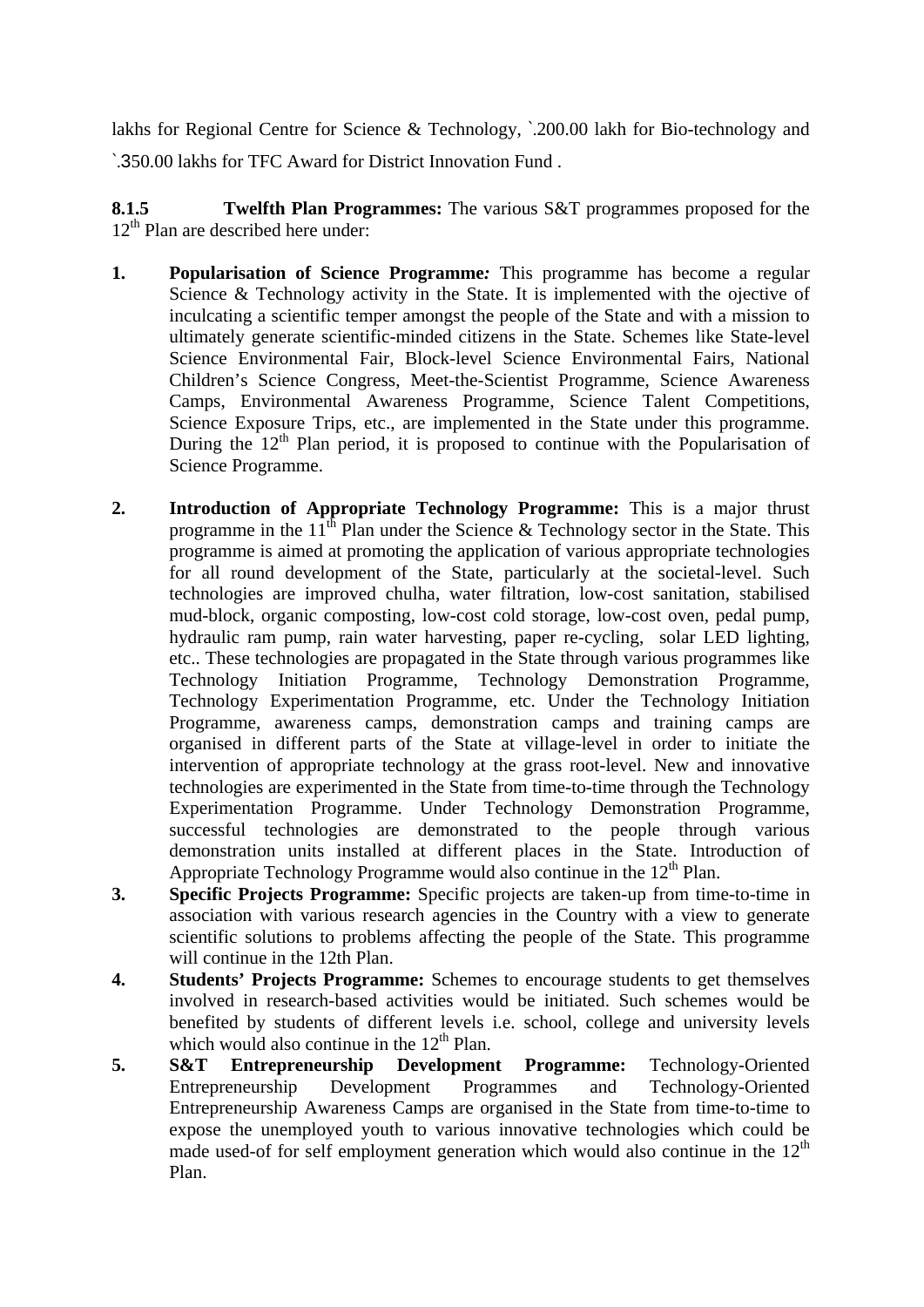- **6. S&T Library & Documentation Programme:** Under the Library & Documentation Programme, various scientific journals, books and magazines, etc., are procured regularly for the Library of the State S&T Council. From time-to-time, S&T newsletter, technology leaflets/brochures, etc., are also brought out under this particular programme. Documentation of S&T activities in the State is also taken-up under this particular scheme regularly. S&T Library & Documentation Programme would also continue in the  $12<sup>th</sup>$  Plan.
- **7. Science Centres Programme:** Under this particular programme, financial support is provided to the Shillong Science Centre for its day-to-day activities and its various programmes and projects. The Centre is an institution set-up for promoting science awareness among the public, particularly school children, and is functioning as an autonomous society of the State Govt. Under this programme, financial support is also provided to the State S&T Council for maintaining the Science Halls at different district headquarters. Under this programme, financial support is also provided to the State S&T Council for maintaining the Science Halls at different district headquarters.
- **8. Bio-Resources Development Programme:** Under this particular programme, financial support is provided to the Bio-Resources Development Centre for meeting its various day-to-day expenses and expenses for carrying out its various projects and programmes. The Centre was set-up in the State for promotion of the conservation and sustainable utilisation of bio-resources in the State. The Centre is operating as an autonomous society of the State Government. Support to the Bio-Resources Development Centre will also continue during the  $12<sup>th</sup>$  Plan period under this particular programme. However, few new initiatives would also be taken-up under this programme for meaningful conservation and utilisation of bio-resources in the State.
- **9. Remote Sensing Application Programme:** Considering the potential for remote sensing application, including geo-spatial technology application, in various developmental sectors in the State, a number of remote sensing and GIS basedapplication projects have been proposed for implementation during the 12th Plan period. The proposed projects would be undertaken in close association with the North Eastern Space Applications Centre.
- **10. State S&T Cell / S&T Council :** The provision for meeting the various establishment and operational expenses in the State S&T Cell and the State S&T Council would also continue in the  $12<sup>th</sup>$  Plan.
- **11. TFC Award for District Innovation Fund** : The Thirteenth Finance Commission in its report has recommended creation of the District Innovation Fund (DIF) aimed at making cutting edge levels of governance responsive to felt needs and innovations. This untied fund of Rupees One Crore, to be made available to every district in the country, aims at increasing the efficiency of capital assets already created. This investment will be used to fill in vital gaps in public infrastructure already available in the District, which is not being fully utilised for want of a relatively small investment.

**8.1.6.** The break up of the Twelfth Plan (2012-17) and the Annual Plan 2012-13 are indicated in the Table below:-

**`.In lakhs.**

|        |                    |                                            | .ш іалііз.                                            |
|--------|--------------------|--------------------------------------------|-------------------------------------------------------|
| Sl. No | Name of the Scheme | Twelfth Plan (2012-<br>17) Proposed Outlay | <b>Annual Plan 2012-13</b><br><b>Budgetted Outlay</b> |
|        | ,,,                | J.                                         |                                                       |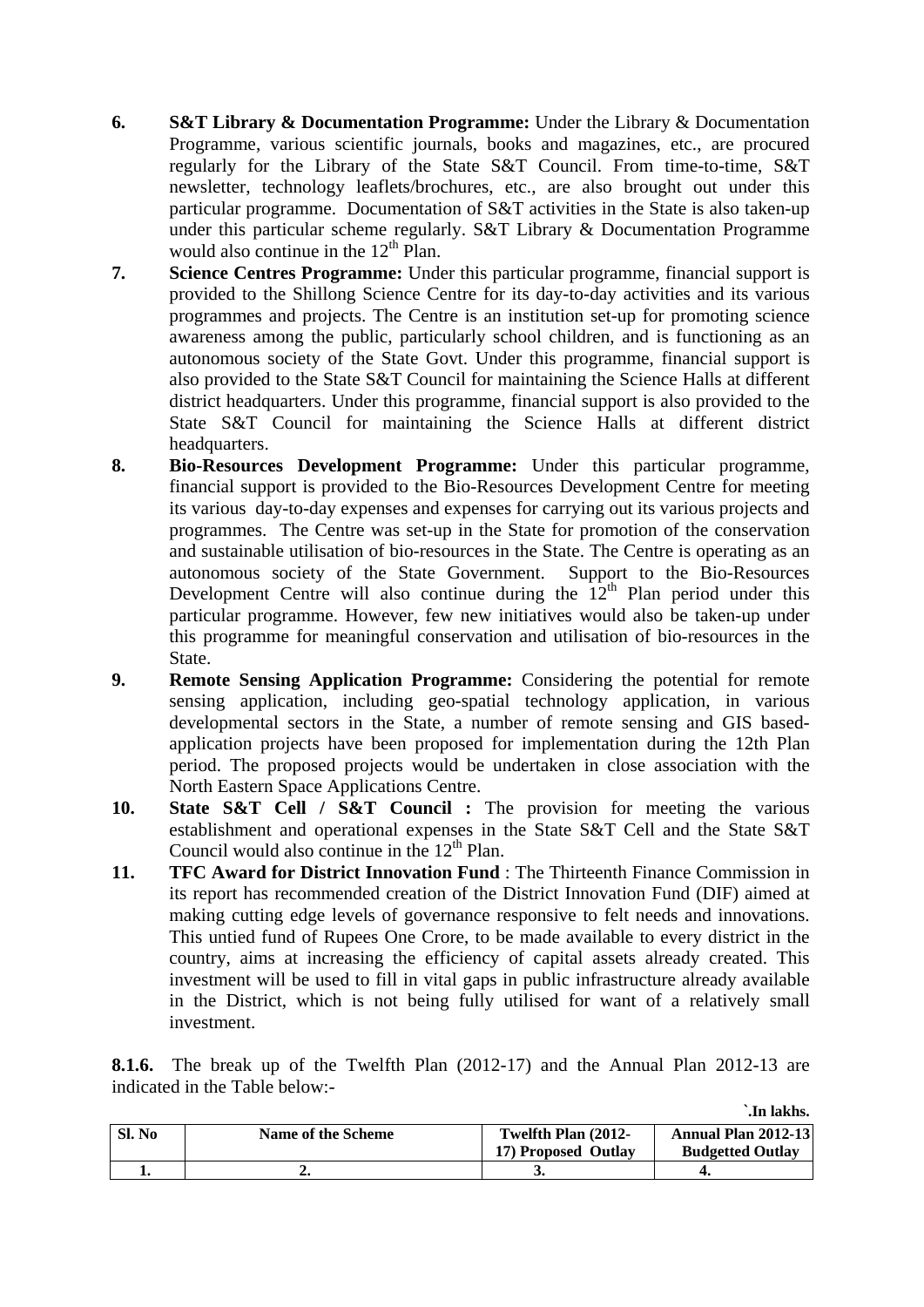| 1.  | Popularization of Science         | 300.00  | 60.00  |
|-----|-----------------------------------|---------|--------|
|     | Programme                         |         |        |
| 2.  | Introduction of Appropriate       | 400.00  | 100.00 |
|     | <b>Technology Programme</b>       |         |        |
| 3.  | Specific Projects Programme       | 50.00   | 15.00  |
| 4.  | Student' Projects Programme       | 0.00    |        |
| 5.  | S&T Entrepreneurships             | 50.00   | 15.00  |
|     | Devevelopment Programme           |         |        |
| 6.  | S&T Library and Documentation     | 30.00   | 5.00   |
|     | Programme                         |         |        |
| 7.  | <b>Science Centres Programme</b>  | 150.00  | 35.00  |
| 8.  | <b>Bio-Resources Development</b>  | 150.00  | 65.00  |
|     | Programme.                        |         |        |
| 9.  | <b>Remote Sensing Application</b> | 50.00   | 5.00   |
|     | Programme.                        |         |        |
| 10. | State S&T Cell/Council            | 200.00  | 75.00  |
| 11. | Promotion of Bio-Technology       | 1350.00 | 200.00 |
| 12. | Regional Centre for Science &     | 200.00  | 50.00  |
|     | Technology                        |         |        |
| 13. | TFC Award for District Innovation | 700.00  | 350.00 |
|     | Fund                              |         |        |
|     | <b>TOTAL</b>                      | 3650.00 | 975.00 |

## **8.2. INFORMATION TECHNOLOGY**

**8.2.1**. The State of Meghalaya has been a late starter in the field of IT. The IT Industry in the State is in a nascent stage and very few e-governance applications have been developed and rolled out. Basic IT infrastructure in the State is deficient. Most Government offices are not connected to the Internet and PC penetration amongst the population remains low. In respect of e-readiness, the State is a level 5 (five) achiever (below average). Since Meghalaya has been a laggard in IT, it has been unable to reap the benefits of the IT revolution in terms of jobs for local youths or increase in the State GDP. Youth from the State are forced to migrate to other parts of the country to find jobs in BPOs and software companies.

**8.2.2** Against the projected Eleventh Plan (2007-2012) outlay of **`.6307.00lakh** in respect of Information Technology, the actual expenditure during the first four years of the Plan was **`.2087.72 lakh**. The approved outlay for the Annual Plan 2011-12 is **`.1300.00 lakh** and the entire amount is expected to be utilized.

### **8.2.3 Review of the Eleventh Plan:**

 The Plan Outlay of Information Technology Department during the Eleventh Plan was Rs.5000.00 lakh and the approved outlay by Planning Department was Rs.4532.00 lakh. From 2007-08 onwards the Department has been implementing Plan schemes like building up of IT infrastructure, furnishing of its newly allotted space, establishing and support for GIS activities in collaboration with NESAC, set up Computer Learning Centres in District Headquarters, participating in IT events, conducting IT related seminars and workshops, contribute towards setting up of IT Park by STPI, Govt. of India, made other contributions to other agencies and NISG, gave financial support to colleges for setting up of CISCO Networking Academies, providing internet connectivity to colleges etc. Apart from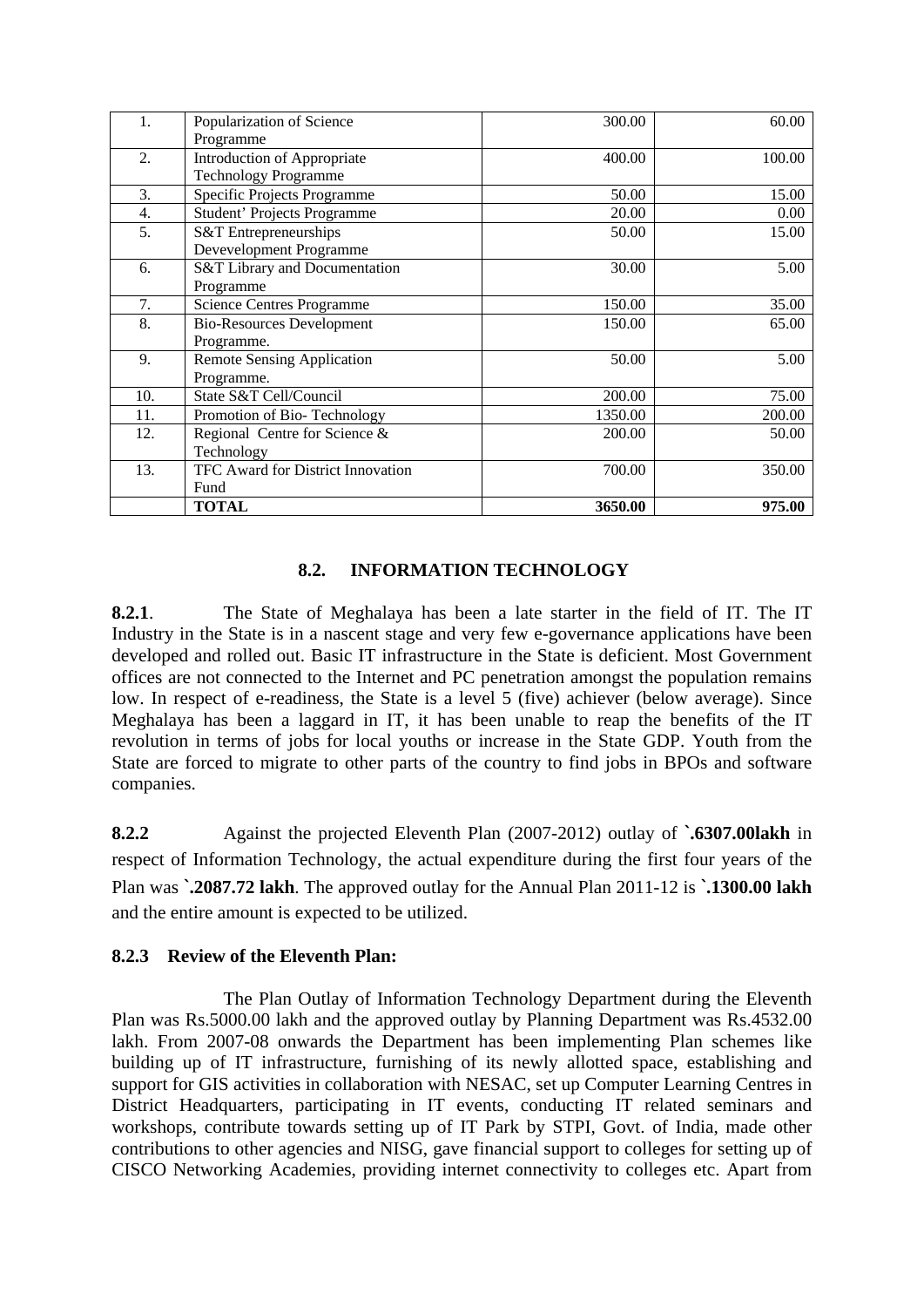these, the Department is also implementing State Wide Area Network, StateDataCenter, State Service Delivery Gateway and CommonServiceCenter under NeGP which are funded by the Govt. of India. To strengthen its effort to develop IT infrastructure and GIS activities, the Department has also received financial support from the North Eastern Council (NEC). Under the scheme IT Education Awareness funded by NEC, many schools have been benefitted under the Eleventh Plan.

 The Department has also conducted the IT Skills training & IT Education courses for the unemployed youth of the State in a tie up with international company-Sysmantec Asia and NIIT. Many youths have completed the courses and employed in various sectors.

## **8.2.4 Approach and Strategy for the 12th Plan (2012-2017):**

As already mentioned earlier that the State of Meghalaya has been a late starter in the field of IT, a comprehensive strategy is, therefore, necessary to simultaneously address the various issues involved. At the outset, it is absolutely vital to build up core IT infrastructure in the State namely, State Data Centre (SDC), State Wide Area Network (SWAN), Common Service Centres (CSC) and State Service Delivery Gateway(SSDG), the pillars of e-Governance. **It is our pride to state that the above NeGP Schemes, supported by the Government of India has been completed during 2011 except for SSDG which has been commissioned in April 2012**. These projects are also the key components of an initiative by the Government of India and substantial funding in this respect is available from the Ministry of Communications and Information Technology. However, there is also a significant counterpart state funding involving in respect of core infrastructure. While the precise quantum in respect of SDC cannot be assessed right now in the absence of Government of India guidelines, it is clear that in respect of the SWAN, to extend the horizontal connectivity to various Govt. Offices in the State, District, Subdivision and Block level would have to be borne by the State. The State would have to also budget for a disaster recovery centre and some support entrepreneurs for the CSCs.

A strategic IT vision for the State titled "IT Vision 2020" has been drawn up by the State Government to cover various aspects of ICT development for the State as well as for promoting Meghalaya as a destination for IT investment. The overriding focus of the vision is the creation of jobs through ICT within the State. In addition to core infrastructure, one of the key elements of this vision is the setting up of IT Estate. While options in respect of Public Private Partnership (PPP) would be kept open, given the prevailing conditions in the North East it shall be necessary for the Government to take the lead in building up this Estate. Another vital element of the vision would be the extension for building up of skill sets and capabilities amongst the youth as well as teaching institutions so as to create an adequate pool of employable personnel.

### **8.2.5 Initiatives for Inclusive Development:**

 The SWAN programme of the State Government is providing connectivity to all the 7 Districts, 8 Sub-Divisions and 39 Blocks of the State. Connectivity in the form of optical fiber, leased line and VSAT is being provided at the Districts, Sub-Divisions and Block Head Quarter depending on the area. At the remaining 14 Blocks, since no telephone connecting exist, VSAT connectivity has been provided initially. It is anticipated that once BSNL sets up telephone exchanges at these locations, the Block Headquarters will also get connectivity through fiber. This would ease the communications among various Government offices across the State. The state of the artStateDataCenter which was commissioned in 2011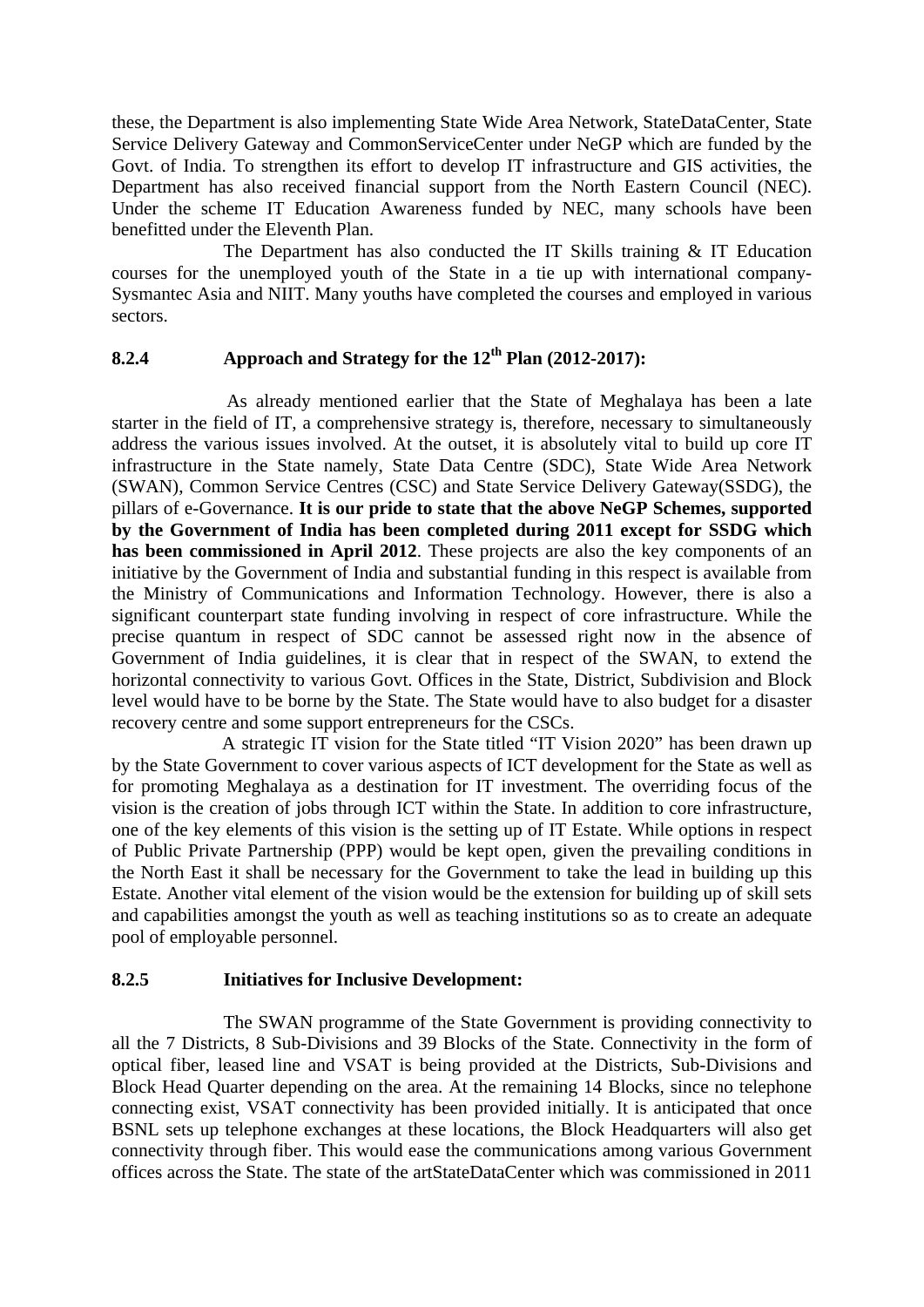will host all the applications from various departments under one roof. These CSCs would be the delivery points for various e-governance applications till the grass root level is developed under the e-Governance Programme funded by Government of India.

## **8.2.6 Thrust areas under IT sector:**

 A major challenge would be the introduction of IT education in the rural schools and colleges so as to enhance job skills of rural youth. Some of this would be taken up through the Sarva Shiksa Abhiyan (SSA) but focused initiatives would be launched by the IT Department along with the Education Department in partnership with National and International IT companies. This needs to be done through a Human Resource Development (HRD) plan which will be drawn up by the IT Department in tune with market requirements.

 GIS based applications are particularly relevant in the State in terms of reaching out to common people in the areas of forestry, agriculture, horticulture, road connectivity and disaster preparedness and mitigation. A state of the art GIS lab has been set up by the State and works have been initiated on some applications using remote sensing and satellite data. This work would be taken up on a much larger scale involving local communities and other user Departments. Professional agencies are proposed to be engaged in the task. During the Plan period equipment augmentation along with funding for application projects would be required.

 IT Department requires a larger floor area to conduct training programmes, seminars, conferences and other events. It is proposed that a building be constructed at New Shillong Township with facilities like auditorium, training halls, etc. which will be necessary while setting up of an IT Estate, the land for which has already been handed over by Urban Affairs Department. The construction of the building would be as per international standard and executed by reputed IT estate construction companies. This would help various companies to come and set up their business, thereby enabling the growth of employment in the State.

 The growth of IT sector primarily depends on the availability of knowledge professionals and the shortage of skilled manpower in this sector is expected to touch 5 lakh as per NASSCOM report and for this the Department proposes to promote IT education in the State. With STP coming up in the State, skilled manpower would be required by companies setting up shop at STPI. Software development and training will be the thrust areas to provide the manpower requirement of IT industry.

**8.2.7 The proposed outlay for the Information Technology sector for the Twelfth Plan (2013-17) is `.8850.00 lakh** which includes ` 1350.00 lakh for GIS and Geo Spatial technology**. The Annual Plan 2012-13 budgetted allocation of`.1710.00 lakh** has been provided which includes `. 200.00 lakh for GIS and Geo Spatial technology.

## **8.2.8 The Department proposes to continue with the programmes and schemes it has taken up during the 11th Plan period as indicated under:-**

- 1. Conducting of seminars, conferences, workshops, etc.
- 2. Furnishing of the Department, etc.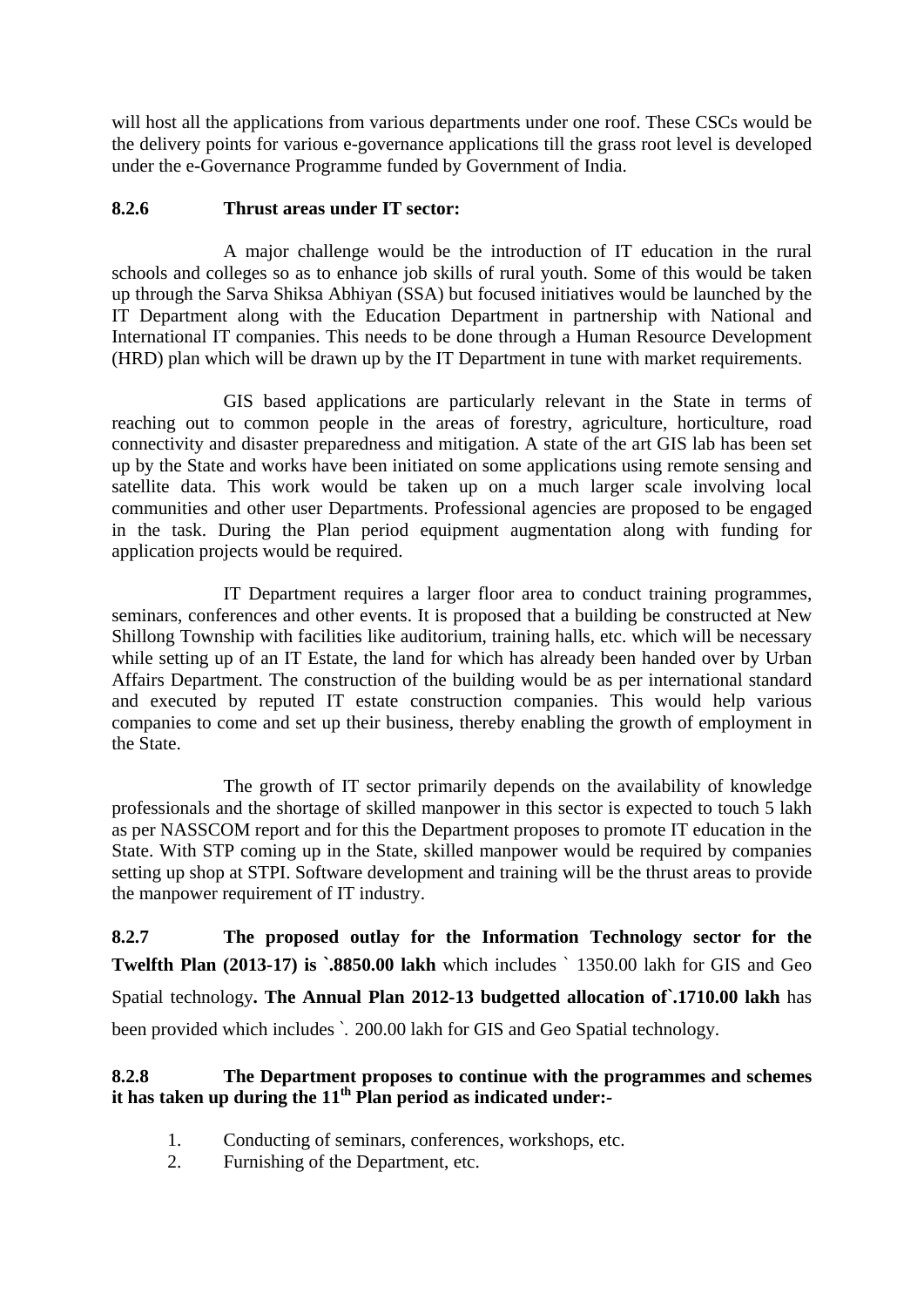- 3. Departments are going in for computerization of its entire setup for which a comprehensive SRS has to be prepared before actual implementation.
- 4. Printing and publication of IT related publications.
- 5. Participation in workshops, seminars, conferences, exhibitions etc. is proposed to be continued during the  $12<sup>th</sup>$  Plan period.
- 6. Training of Govt. employees.
- 7. Contribution to IT institutions/agencies/NRIS etc.
- 8. A number of technical and non-technical posts need to be created with the proposed expansion of the Department/creation of the Directorate.
- 9. Procurement of IT related publications/magazines.
- 10. Publishing of advertisements both in the print and electronic media.
- 11. Broadband internet connectivity to senior Govt. officers and subscription/renewal of internet connection already provided.
- 12. Networking/LAN cabling needs to be continued for providing a dedicated network of the computers provided to the Departments, offices and the Secretariats.
- 13. E-governance/GIS Applications.
- 14. Computing infrastructure in all the 7 districts will need to be augmented over the years of the  $12<sup>th</sup>$  Plan.
- 15. Printing of training materials and brochures for participating/conducting of workshops, seminars, conferences etc.
- 16. Common Service Centre (CSC) the delivery points for various e-governance applications.
- 17. State Data Centre (SDC) the store house for State data.
- 18. Implementation of State Wide Area Network (SWAN) upto the last mile.
- 19. IT Education budgeted by IT Department.
- 20. Innovative schemes in line with the trend and advancement of technology is proposed to be taken up for the benefit of the masses during the  $12<sup>th</sup>$  Plan period.

## **8.2.9 New schemes under the Twelfth Five Year Plan (2012-2017)**

- 1. Incentives to entrepreneurs under IT Policy.
- 2. Research and development on IT front.
- 3. Provision of network and computing infrastructure security which is essential for the IT computing infrastructure.
- 4. Establishment of IT Estate/City in New Shillong Township, for the growth of IT and its related industries in the State.
- 5. Technological and financial support to ICT promotional activities.
- 6. Extension of SWAN Horizontal connectivity.
- 7. Setting up of IP Phones in various Govt. Departments.
- 8. Managing and monitoring the NeGP projects set up in the State.
- 9. Office Building for Directorate of IT.
- 10. Any other

**8.2.10** The break up of the Twelfth Plan (2012-17) and the Annual Plan 2012-13 are indicated in the Table below:-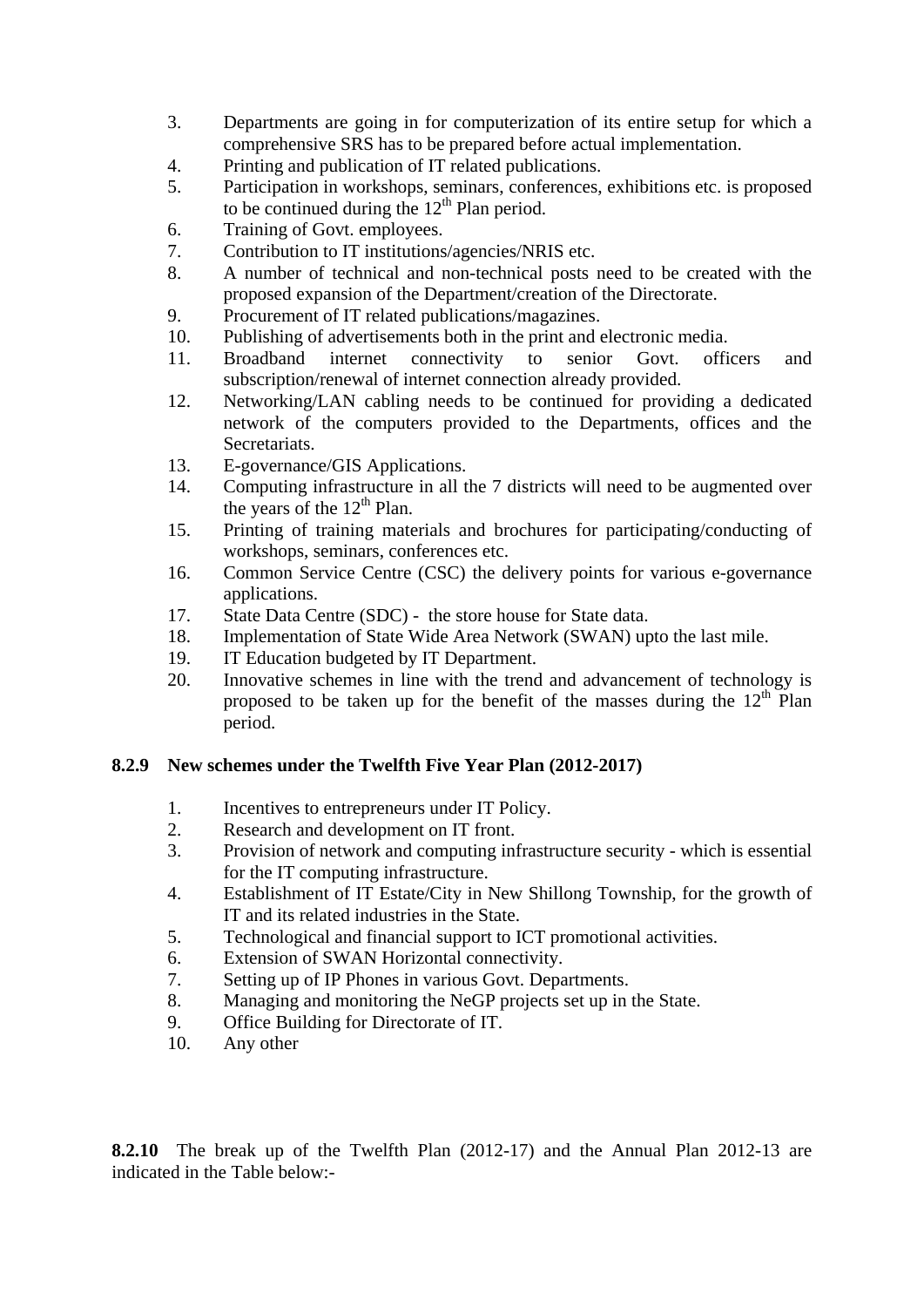|                  |                                               |                               | Rs. In lakhs.      |
|------------------|-----------------------------------------------|-------------------------------|--------------------|
| SI.              | Name of the Scheme                            | <b>Twelfth Plan (2012-17)</b> | <b>Annual Plan</b> |
| No               |                                               | <b>Proposed Outlay</b>        | 2012-13            |
|                  |                                               |                               | <b>Budgetted</b>   |
|                  |                                               |                               | Outlay             |
| 1.               | $\overline{2}$ .                              | 3.                            | 4.                 |
| 1.               | Development of IT Infrastructure              | 860.00                        | 250.00             |
| 2.               | Development of e-Governance                   | 850.00                        | 200.00             |
| 3.               | <b>Other Promotional Activities</b>           | 450.00                        | 130.00             |
| $\overline{4}$ . | Contribution to ICT Institutions/ IT Society  | 140.00                        | 10.00              |
| 5.               | HRD Training with international certification | 2600.00                       | 575.00             |
| 6.               | <b>ACA for NeGAP</b>                          | 2600.00                       | 345.00             |
| 7.               | GIS/Geo Spatial Technology                    | 1350.00                       | 200.00             |
|                  | $TOTAL =$                                     | 8850.00                       | 1710.00            |

## **8.3. ECOLOGY AND ENVIRONMENT**

**8.3.1**. The Eleventh Plan (2007-2012) Outlay for Ecology and Environment sector is `. 700.00 lakh and the actual expenditure for the first 4(four) years of the Plan i.e. 2007-08 till 2010-11 was `.310.74 lakh. The approved outlay for 2011-12 is `. 135.00 lakh. This amount is expected to be utilized fully. The anticipated expenditure for the eleventh plan is therefore comes to `. 445.74 lakh**. The proposed outlay for the 12th Five Year Plan is**`**. 1000.00 lakh and the amount proposed for the Annual Plan 2012-13 is** `**.160.00 lakh.** 

**8.3.2** State Government through the State Forest & Environment Department has undertaken various measures for maintenance and improvement of the environment and ecological balance in the State. Such activities include creation and maintenance of nurseries, urban aesthetic and roadside plantations, setting up of public sanitary blocks, publicity and awareness measures etc.

### **8.4. FORESTRY AND WILDLIFE**

**8.4.1** The Forests & Environment Department is one of the oldest departments of the un-divided State of Assam. After the creation of a separate State of Meghalaya in 1972, the department took birth with only two divisions namely the Khasi Hills Division and the Garo Hills Division and the activity of the department was mainly restricted to protection and management of the government owned Reserved Forests (RFs) & Protected Forests (PFs) and enforcement of the Assam Forest Regulation, 1894 adopted by the Meghalaya as the Meghalaya Forest Regulation, 1973.

 At present, the strength of the Deptt. has increased to 19 Divisions undertaking multifarious activities; not only for the conservation, improvement and sustainable utilization of forests constituting more than three-fourth of the total geographical area of the State, but also for conservation and improvement of wildlife and their habitat in the entire State. The Department today is directly responsible for enforcement of four central statutes; namely the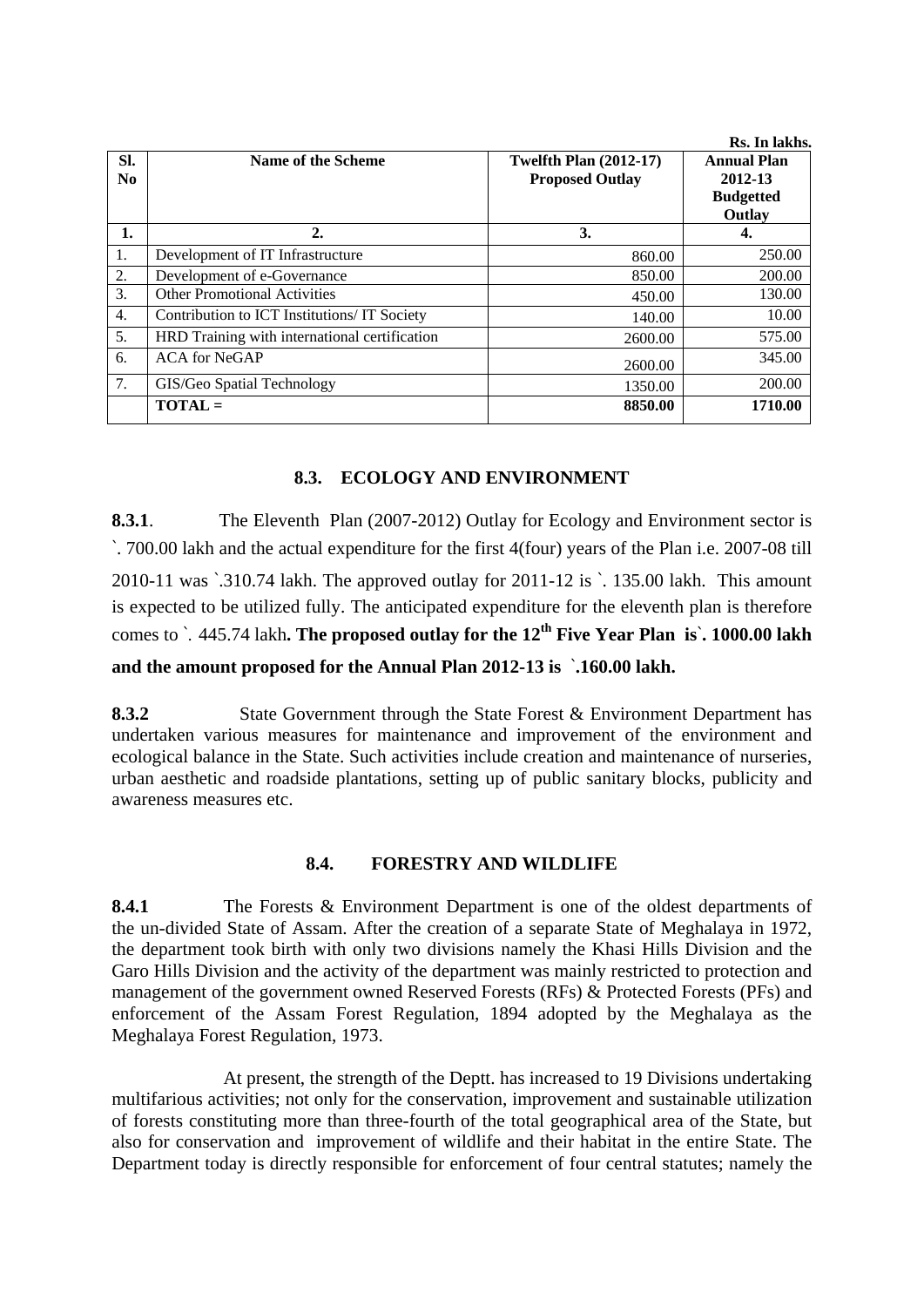Indian Forest Act, 1927, the Wildlife (Protection) Act, 1972, the Forest (Conservation) Act, 1980 and the Biological Diversity Act, 2002 along with four State statutes; namely the Meghalaya Forest Regulation, 1973; the Meghalaya Forests (Removal of Timber) (Regulation) Act, 1981, the Meghalaya Tree (Preservation) Act, 1976 and the Meghalaya Protection of Catchment Areas Act, 1990. It is also responsible for enforcement and execution of wide ranging orders passed by the Hon'ble Supreme Court of India, Hon'ble Guwahati High Court and other courts of laws.

**8.4.2.** The Eleventh Plan (2007-12) Projected Outlay for the sector is `. 16000.00 lakh. The actual expenditure incurred for a period of the first 4(four) years i.e. 2007-08 to 2010-11 of the Plan was `.12341.39 lakh. The approved outlay during 2011-12 is `.4250.00 lakh which includes `.2101.00 lakh under TFC award and `. 50.00 lakh for setting up of a Bird Sanctuary and `. 4020.00 lakh is expected to be fully utilized. The Eleventh Plan anticipated expenditure is therefore comes to `.16541.39 lakh. **The proposed outlay for the Twelfth** 

## **Plan period is** `**. 32600.00 lakh and the proposed outlay for the Annual Plan 2012-13 is** `**. 7875.00 lakh including the Award under the Thirteen Finance Commission.**

## **8.4.3**. **Achievements made during the Eleventh Plan Period:--**

 i) During the Eleventh Plan period, creation, plantations and maintenance of plantation nurseries were taken up in the State both within the govt. lands and the community/privately land covering an area of about 17546 hectare. .

ii) The number of seedlings raised under forest nurseries which were distributed to the public was about 99,14,000 nos.

## **8.4.4. Objectives and Strategy for the 12th Five year Plan (2012-2017)**

 The state of Meghalaya has been entrusted with both regulatory as well as development works. The regulatory works have increased in the wake of the Supreme Court judgement WP 202/95 where cases under FC Act for various forest diversions in matters of establishment of industries etc and regulation and protection of forests etc. have increased tremendously. Creation of enforcement infrastructure as per Supreme Court directions shall be initiated in vulnerable areas. In matters of development, afforestation on clan/ community land through Joint Forest Management Committees will continue. Thrust will be given in medicinal plants and bamboo sectors apart from normal plantations. There will also be measures on protecting catchment areas critical to water supply projects as well as in other critical stream and river banks.

 In the wildlife sector, efforts will be made to conserve areas of rich biodiversity where efforts will be made to identify community conservation areas. Efforts will be made to provide timely ex-gratia payment to people affected by elephant depredation. Elephant migratory routes shall be identified and works and works to minimize man-elephant conflict shall be undertaken.

### **8.4.5.Forestry and Wildlife**

This scheme aims at intensification of management of forest areas, especially theReservedForests, ProtectedForests, Green Blocks etc. under its direct administrative control of the department. The amount available under the head is required to defray day-to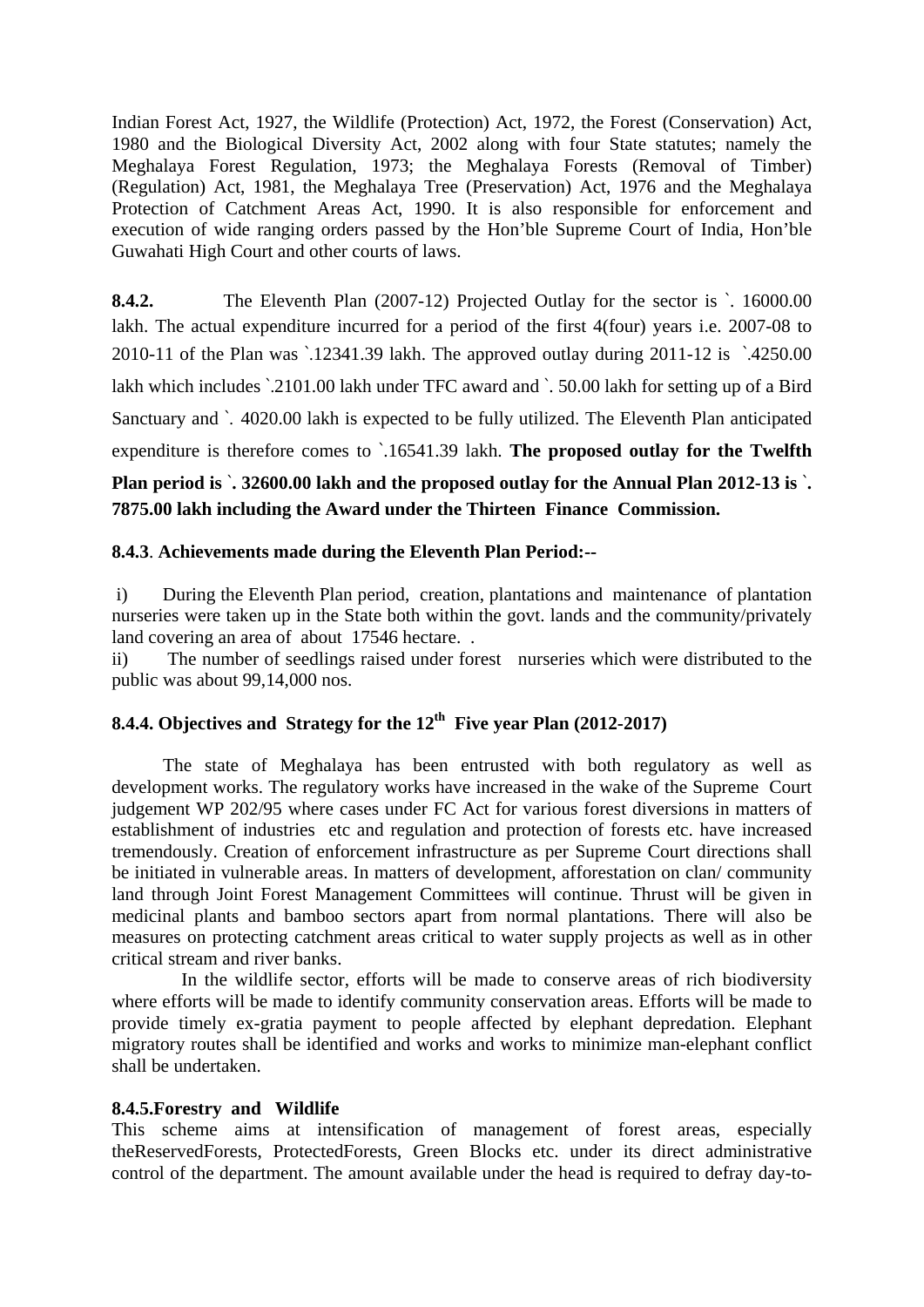day expenses and also engagement of professionals etc. at Divisions, Ranges, & Beats in Territorial and Forest Utilization Divisions.

### **8.4.6 Education and Training**

 The deptt is imparting training to front-line field functionaries of the Department in the rank of Forest Guard and Forester at the ForestGuardTraining School, Darugiri. Meghalaya Forest Service (MFS) Officers and Forest Rangers on their initial appointment to their respective services are being sent to receive Induction Training at StateForestServiceCollege.

#### **8.4.7 Survey and Utilization of Forest Resources**

 The deptt through the Working Plan and Forest Resources Survey Divisions have make preparation of working plan for Government owned forests and survey & inventory of forest resources available in the State to facilitate scientific harvesting, management and utilization of the vast forest resources available in the State.

#### **8.4.8 Forest Conservation and Development**

 Forests are under severe threat from miscreants and organized timber smugglers which needs protection through effective patrolling; including strengthening of the patrolling infrastructure *viz.* purchase of arms and ammunition, construction of Beats, Sub-beats and patrolling camps etc. in the vulnerable forest areas.

 Under this scheme the deptt is also undertake works like creation, maintenance and improvement of public parks, children's parks and other information, education and communication (IEC) infrastructure.

### **8.4.9 Social & Farm Forestry**

 The land belonging to the communities, clans and in some cases lands which are privately owned by individuals are being taken up by the Deptt. for creation and maintenance of plantation and nurseries. This is to augment the work taken up under the National Afforestation Programme and upkeep of existing plantations.

### **8.4.10 Assistance to Public Sector and Other Undertakings**

Under this scheme sanction of *grants-in-aid* to the Forest Development Corporation of Meghalaya (FDCM) Limited and the Meghalaya State Medicinal Plants Board for carrying out creation and maintenance of medicinal plants and Bamboo which are growing abundantly in the State.

### **8.4.11 Wildlife Preservation**

 Day-to-day expenses are being incurred on conservation and improvement of wildlife and their habitat in general and protection and management of various National Parks and Wildlife Sanctuaries *viz.*BalpakaramNational Park, NokrekNational Park, Siju Wildlife Sanctuary, Nongkhyllem Wildlife Sanctuary, Pitcher Plant Sanctuary, in particular. The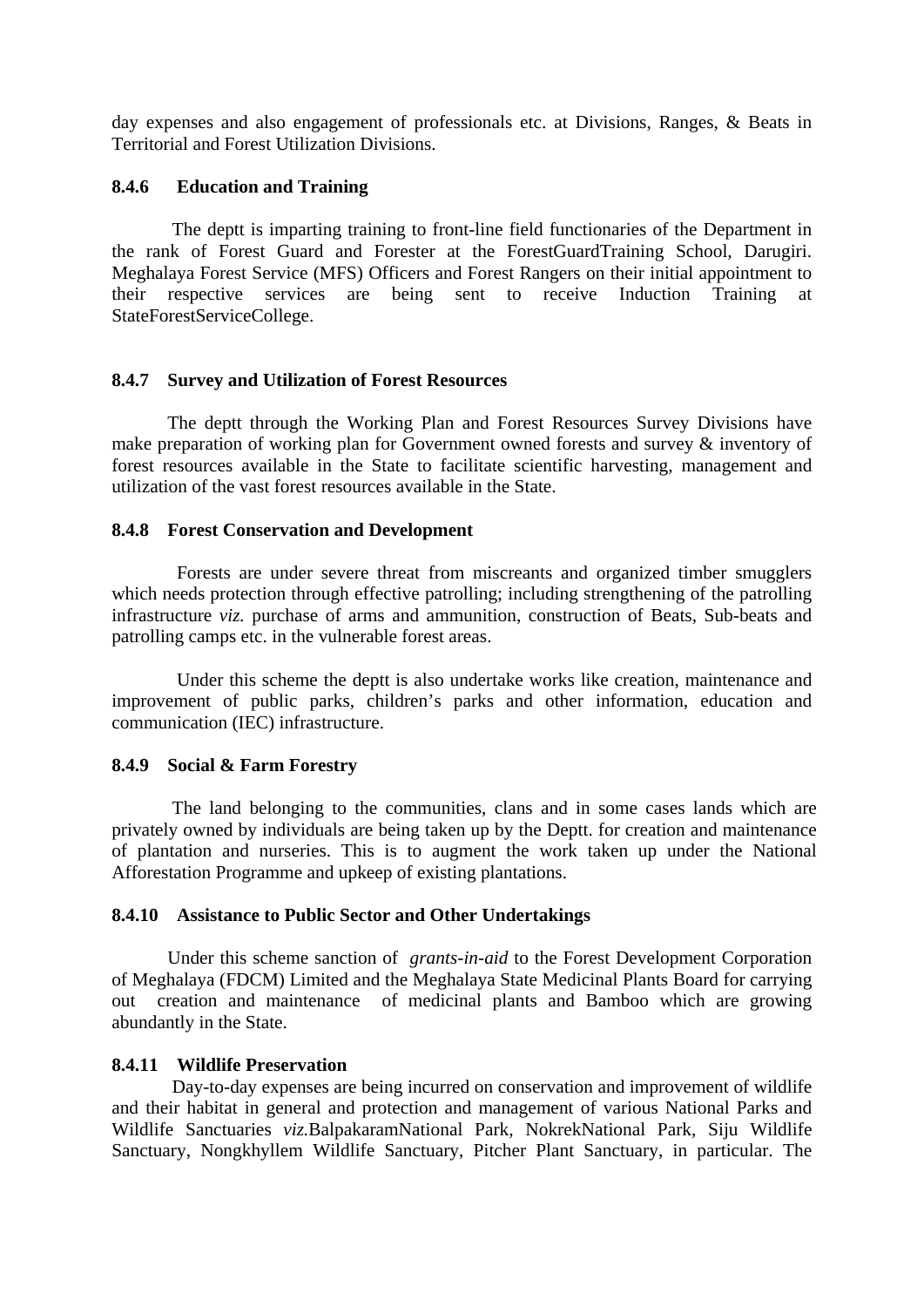scheme is also meant for protection works under the four Wildlife Divisions (including Ranges and Beats under their administrative control) and two Wildlife Circles.

### **8.4.12 Zoological Parks**, **Public Gardens**

 There are many parks and gardens in the state which have to be protected, manage, upkeep and improvement viz. LumNehruPark, located at Umiam and the NehruPark located at Tura, LadyHydariPark, Wards Lake State Central Library Park etc.

#### **8.4.13 Other Expenditure - Contribution to Eco-Development Society**

The Department sanction *grants-in-aid* to the Eco-Development Society, Tura to facilitate payment of Salaries and wages to its staff and to defray its day to day expenses. A part of amount available under the above head is also utilised to undertake suitable ecodevelopment activities in the vicinity of the Balpakaram National park, Nokrek National Park, Siju Wildlife Sanctuary and other wildlife rich areas located in Garo Hills region of the State.

#### **8.4.14 Thirteenth Finance Commission Award**

Having recognised the fact that Forest in India constitute first line of defence against pollution resulting from economic activities, whether of industrial or agriculture in origin, the Thirteenth Finance Commission (ThFC) recommended that there is a paramount need to carry forward the grants-in aid for maintenance of forests as recommended by its predecessor,

i.e., the Twelfth Finance Commission. The ThFC has recommended a grant of `. 168.08 crore for Maintenance of Forests for five years i.e. for the period 2010-11 to 2014-15. Year-wise distribution of the above grant is as below:

2010-11 and 2011-12: `. 21.01 crore per annum 2012 -2013 to 2014-15: `. 42.02 crore per annum

The ThFC further recommended that release of the grant during first two years will be unconditional; however release of the above grant during the next three years will be linked to progress on preparation and approval of working plan. During the last three years the entire grant earmarked in favour of a State for the year will be released only if at-least 80 % of the forest area available in the State is covered by the working plan duly approved by the Ministry of Environment & Forests, Government of India. In case area of forests covered by approved working plans is less than 80 % the release of the grants will be proportionately reduced. The ThFC further recommended that 75% of the above grant will be for developmental purposes and the remaining 25 % is for preservation of forests wealth.

 During the financial year 2012-13 the outlay under the above component is therefore proposed to be pegged at `. 42.02 crore as recommended by the Thirteenth Finance Commission.

### **CENTRALLY SPONSORED SCHEME – Intensification of Forest Management Scheme**

 The Central Government has been providing financial assistance to the State Forest Departments to supplement their efforts of forest protection through a Centrally Sponsored Scheme called Integrated Forest Protection Scheme. The Scope of this Scheme has been expanded by adding four new components which are forest management interventions and accordingly the name of the Scheme has been changed to Intensification of Forest Management Scheme.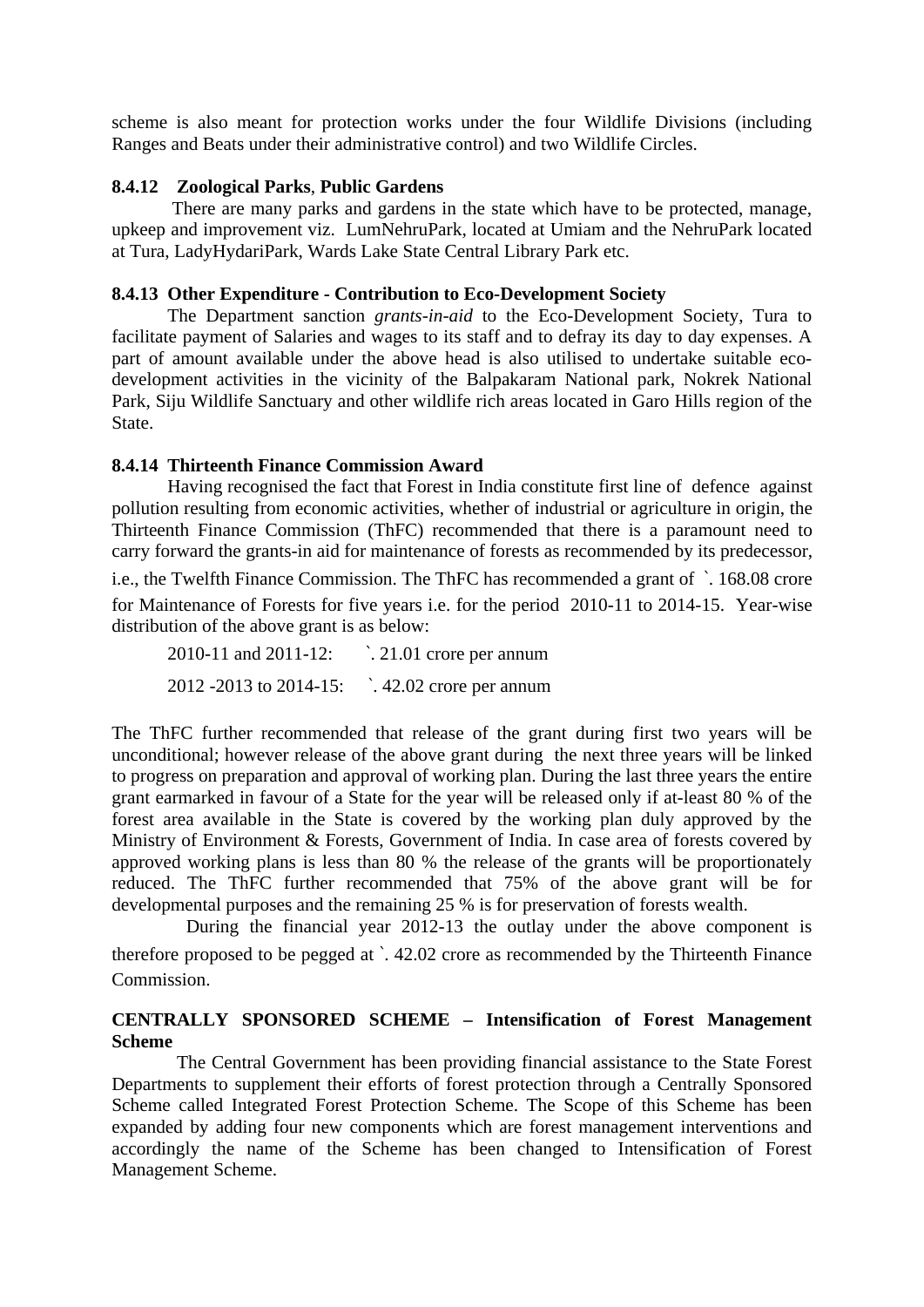This is a centrally sponsored scheme for which 90 % of the total outlay is funded by the Ministry of Environment & Forests, Government of India. The scheme is divided into the following components:

- **Forest Fire Control and Management** containing various items of work to prevent and successfully manage and control accidental forest fires.
- **Strengthening of Infrastructure for Forest** containing various items of works for upgradation of the existing infrastructure facilities available with the Forest Department to ensure successful implementation of its assigned duties.
- **Working Plan Preparation/ Survey and Demarcation** containing provisions for survey & assessment of the forestry resources available in the state and preparation of working plans for scientific management of these resources on the principals of sustainability.
- **Conservation and Restoration of Unique vegetation and Eco-system**.
- **Protection and Conservation of Sacred Groves**.
- **Control and Eradication of Forest Invasive Species**.

# **8.4.5. Proposed 12th Plan & Annual Plan 2012-13 outlay:-**

The break up of the expenditure of the  $11<sup>th</sup>$  Five Year Plan & the outlay proposed for the 12th Five Year Planand the Annual Plan 2012-13 as indicated in the table below:-

|                                                                                                                                              |                                                      |                                                                |                                      |                           | $(\hat{C}$ . Lakh $)$                                  |                                                                |  |
|----------------------------------------------------------------------------------------------------------------------------------------------|------------------------------------------------------|----------------------------------------------------------------|--------------------------------------|---------------------------|--------------------------------------------------------|----------------------------------------------------------------|--|
| Name of scheme                                                                                                                               | $11^{th}$ Plan<br>projected<br>outlay<br>$(2007-12)$ | Cummula<br>tive<br>actual<br>Expd.<br>2007-08<br>to<br>2010-11 | <b>Approved</b><br>outlay<br>2011-12 | Anti.<br>expd.<br>2011-12 | <b>Proposed</b><br>Outlay<br>for the<br>$12^{th}$ Plan | <b>Proposed</b><br>outlay for<br><b>Annual Plan</b><br>2012-13 |  |
| Direction & administration                                                                                                                   | 1200.00                                              | 681.86                                                         | 308.70                               | 275.00                    | 1500.00                                                | 400.00                                                         |  |
| Training                                                                                                                                     | 500.00                                               | 265.04                                                         | 102.00                               | 75.00                     | 794.00                                                 | 150.00                                                         |  |
| <b>Survey of Forest Resources</b>                                                                                                            | 270.00                                               | 152.87                                                         | 47.00                                | 40.00                     | 400.00                                                 | 60.00                                                          |  |
| <b>Statistics</b>                                                                                                                            | 150.00                                               | 65.94                                                          | 23.00                                | 20.00                     | 200.00                                                 | 30.00                                                          |  |
| 2406-070-Communication<br>$&$ Bldg                                                                                                           | 300.00                                               | 454.26                                                         | 315.00                               | 250.00                    | 700.00                                                 | 400.00                                                         |  |
| Forest Conservation & Dev.                                                                                                                   | 1000.00                                              | 556.42                                                         | 171.60                               | 150.00                    | 1000.00                                                | 350.00                                                         |  |
| Social & farm Forestry                                                                                                                       | 3000.00                                              | 1594.31                                                        | 572.04                               | 525.00                    | 6500.00                                                | 1100.00                                                        |  |
| Assistance to public sector<br>& farm other undertakings                                                                                     | 300.00                                               | 173.70                                                         | 115.00                               | 100.00                    | 900.00                                                 | 150.00                                                         |  |
| Preservation of wildlife                                                                                                                     | 2500.00                                              | 646.22                                                         | 255.11                               | 220.00                    | 6000.00                                                | 513.00                                                         |  |
| Zoological parks                                                                                                                             | 200.00                                               | 67.24                                                          | 37.46                                | 30.00                     | 300.00                                                 | 100.00                                                         |  |
| Public gardens                                                                                                                               | 200.00                                               | 145.44                                                         | 60.09                                | 53.00                     | 400.00                                                 | 150.00                                                         |  |
| of<br>Contribution<br>Eco<br>Development Society                                                                                             | 200.00                                               | 197.93                                                         | 62.00                                | 54.00                     | 750.00                                                 | 85.00                                                          |  |
| Conservation<br>Forest<br>Development<br>$\&$<br>Regeneration (i) Acquisition<br>of Mawpalai Afforestation<br>Area.                          |                                                      | 1000.00                                                        |                                      |                           |                                                        |                                                                |  |
| $12^{th}/13^{th}$<br>Finance<br><b>Commission Award</b><br>a) Maintenance of Forest<br>Establishment<br>b)<br>of<br>Zoological<br>Parks<br>& | 4100.00                                              | 6219.39                                                        | 2101.00                              | 2101.00                   | 12606.00                                               | 4202.00                                                        |  |